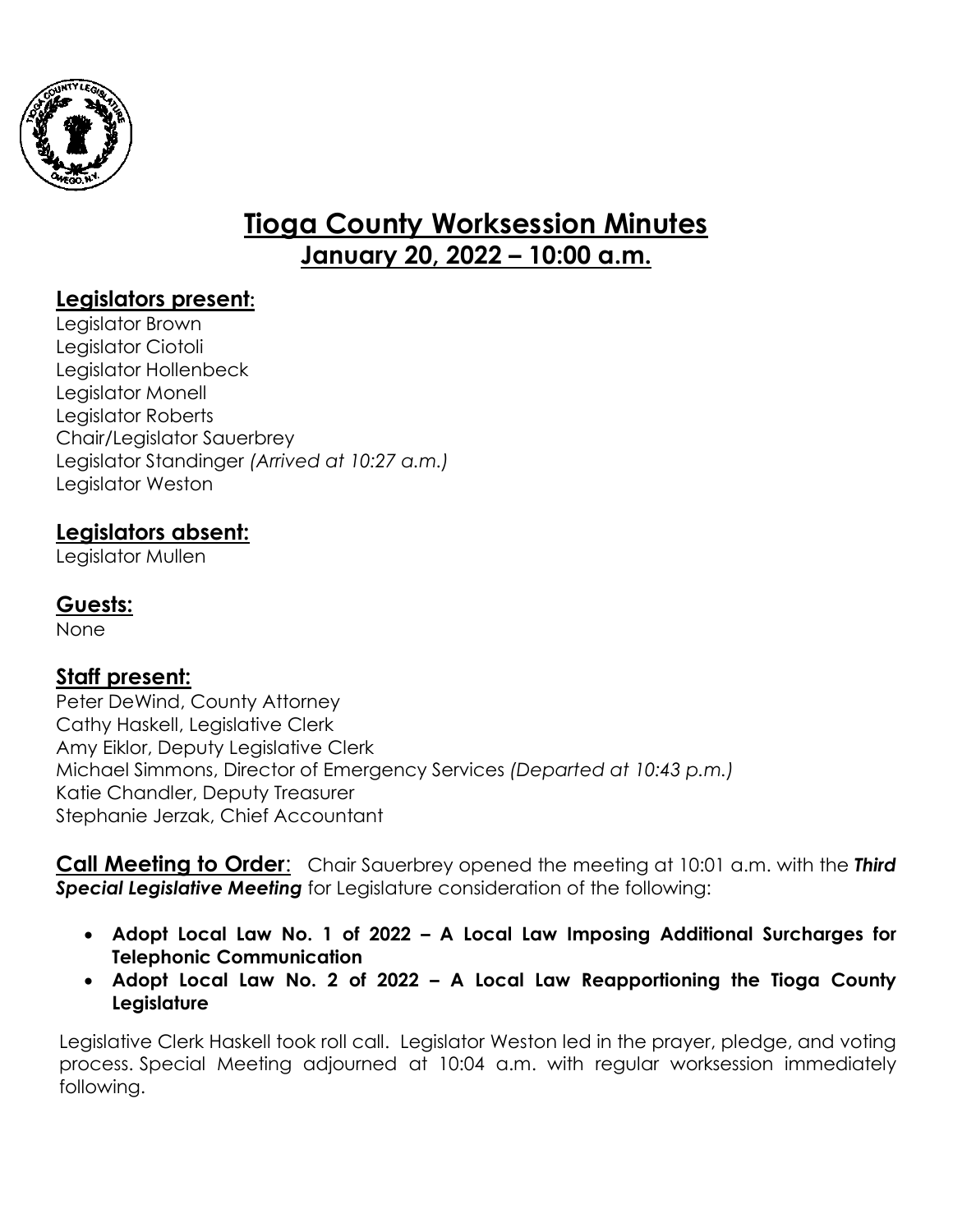**Interoperable Communications System – Emergency Services Director:** Michael Simmons, Director of Emergency Services, gave an overview of the Interoperable Communications System. He reported the Computer Aided Dispatch System, known as the CAD system, is used when a 911 call comes in. The CAD system will show the caller's information and provide mapping to their location. It provides guidance to dispatchers so they can send the closest first responders.

In 2018, it became evident that the CAD system was not functioning properly. Coverage problems persisted and first responders could not communicate accurately. Mr. Simmons reported there was little to no support from the manufacturer and about 45 tickets for repair have gone unanswered. He stated the CAD system would report every address in Tioga County as coming from the Town of Nichols. Communication is lost in the computer and dispatchers are forced to type all the information into a summary box, which causes extra paperwork.

A study was conducted by Federal Engineering, which concluded there are areas in Tioga County that have no radio coverage. Mr. Simmons explained all communications are funneled to a tower and building on Carmichael Road. The information is then sent to several other towers throughout Tioga County. Occasionally, that link fails which results in the entire system crashing. Communication with fire departments and first responders is lost until the system is back online. The study determined Tioga County needs to update the equipment and system.

New York State is supposed to have Interoperable Communications Grants available in blocks of \$6 million. Mr. Simmons reported Tioga County applied for grants in 2018 and 2019, but the State is highly delayed in releasing the funds. He stated another source of funding is Formula Interoperable Grants, which is based on population. Typically, Tioga County receives around \$450,000 per year to upkeep the current system.

Tioga County met with numerous vendors and determined Motorola would be the best option to provide upgrades to the radio system. The expense for a new system and equipment from Motorola was \$9.6 million. Mr. Simmons explained a contract with Motorola was approved in 2019 and there was a caveat that if Tioga County did not receive grant funding, they could cancel the contract. Tioga County paid \$288,000 as a down payment, which is about 2% of the cost of the project. Mr. Simmons stated Motorola locked in the 2019 price for Tioga County.

As the project progressed, it became apparent there were areas where there was no coverage. Towers are placed on top of hills, which can cause a lapse in coverage for the valleys. As a result, it was determined two additional towers, for a total of eleven, are needed to increase coverage. Mr. Simmons reported additional equipment, like radios, is needed, which will increase the cost of the project. Resolution 23-22 was recently adopted, which allows for the upgrading of equipment and construction of two towers. The resolution stated the additional cost shall not exceed \$3.1 million. Mr. Simmons stated the cost per tower is around \$1 million.

Chair Sauerbrey explained that there was around \$900,000 from cell phone surcharges that was used to pay for upgrades. Mr. Simmons reported the CAD system was replaced and is expected to go into service by the end of February. Currently, staff is attending trainings on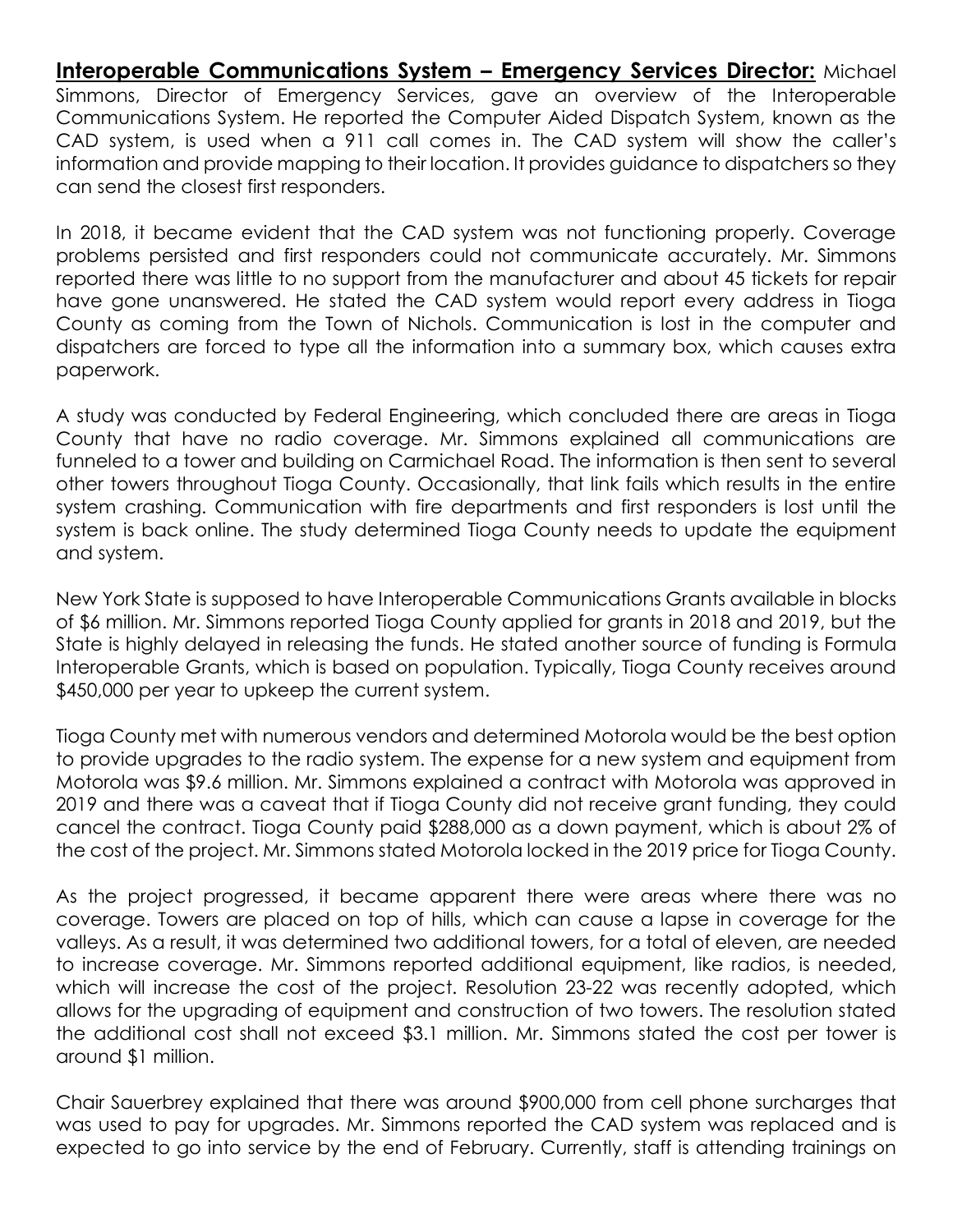how to operate and understand the system. Mr. Simmons stated the new CAD system includes a records management system that maintains the records for the Sheriff's Office and fire departments. He explained when a person calls the 911 center, a patrol officer reports back and makes a police report and if necessary, an arrest report. For areas with little coverage, car radios are used in police cars and fire departments. The first responder can flip a switch on their portable walkie talkie, which will then communicate with the vehicle, and re-transmit out of the vehicle at forty-five Watts. Mr. Simmons stated his hope is for increased Broadband coverage to fill in the gaps in more rural areas. He reported the previous CAD system and equipment covered only about 50% of Tioga County. The new system will increase coverage to about 90%.

Chair Sauerbrey stated the \$6 million grant application will hopefully be released by the end of March. Mr. Simmons explained grant money may be used for lease payments, but grant money cannot be used to pay off a bond. Chair Sauerbrey reported \$4 million of American Rescue Plan Act (ARPA) funding was set aside for the project. Mr. Simmons stated the 911 surcharge fund may also be used for future funding. Funding and project updates will be discussed in the future.

**Annual Transfer of Tioga Downs Funds:** Chair Sauerbrey reported the previous Legislature agreed that Tioga Downs Casino Revenue would not be used in the General Operating Fund. The revenue was intended to be a savings account and not to be used in the yearly budget. However, Resolution 33-20 transferred the revenue into an account designated for the Capital Land, Equipment, & Infrastructure Reserve Account. The resolution was loosely written and as a result, there are expenses earmarked from the Casino Revenue fund in this year's Capital Equipment budget.

Chair Sauerbrey proposed amending resolution 33-20 to keep the revenue in a savings account. She doesn't want the casino funds to be part of the regular budget as the revenue is considered State Aid, which can be taken away at any time. Legislator Monell inquired how much was currently in the account. Chief Accountant, Stephanie Jerzak, replied about \$2.4 million, with roughly \$1.5 million already allocated for 2022 Capital expenses. Chair Sauerbrey stated a resolution is needed to transfer the Casino Revenue, but this year it was done during the budget process. She suggested amending the resolution and bringing it back for Legislature consideration.

Chair Sauerbrey reported Tioga County has a Fund Balance Policy that states unexpended surplus funds must stay between 12% and 28%. Currently, Tioga County is over the policy by around \$4 million, not including ARPA funds. Chair Sauerbrey suggested using the excess fund balance to pay for the radio communications project.

Ms. Jerzak reported she did not want to make changes to the Capital Reserve. She suggested using the excess fund balance in a Reserve for Capital, but specifically for radio communications. Ms. Jerzak explained that the Fund Balance Policy states the money can be transferred into the Capital Reserve for a specific purpose.

Chair Sauerbrey suggested taking a closer look at the language within the Fund Balance Policy as it currently states, "In the event that unexpended surplus funds exceed 28% of adopted budget appropriations, the excess may be utilized for any lawful purpose approved